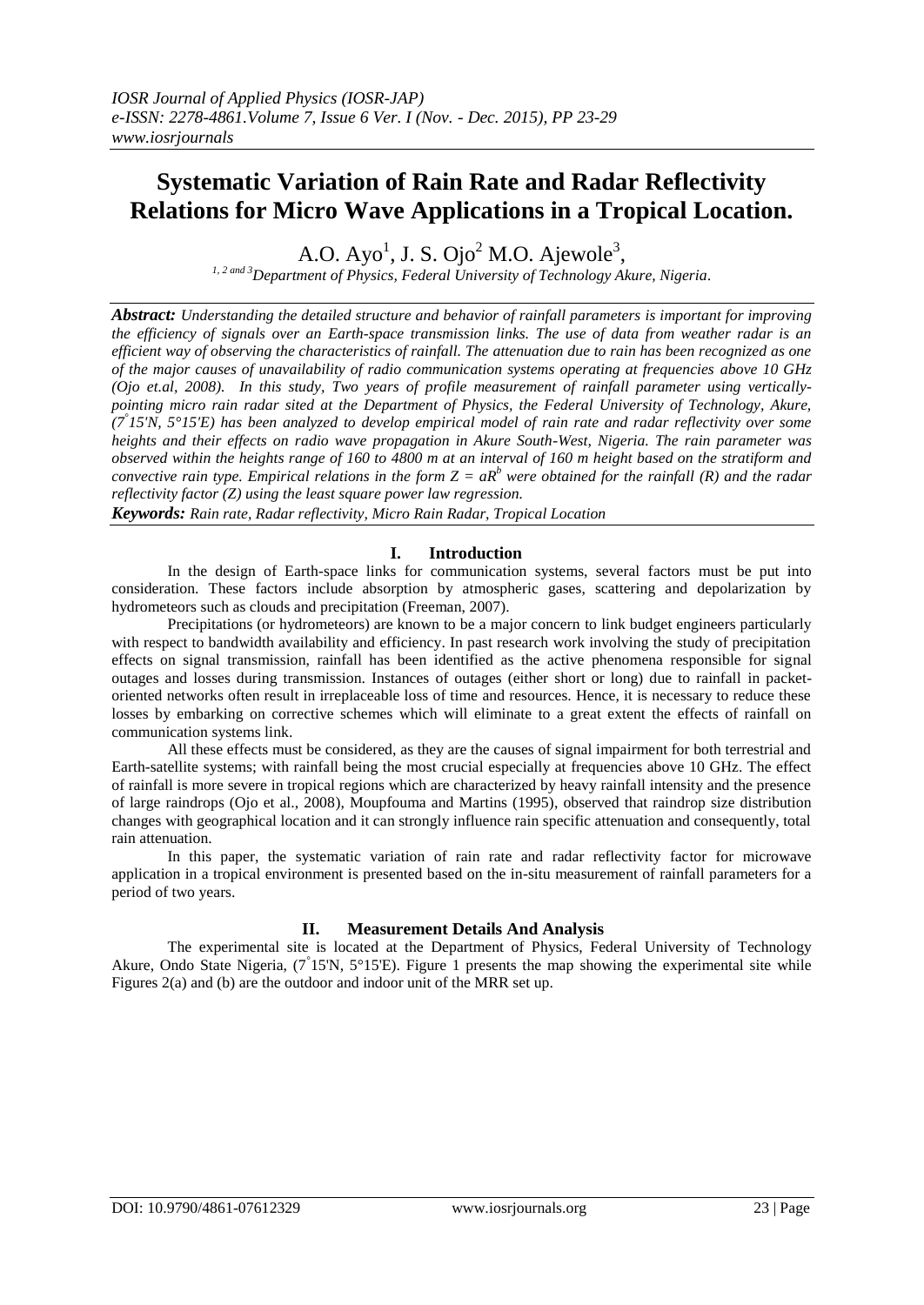

Fig 1: The map showing the experimental site.

The measurement was taken for a period of two years 2007 and 2008. The profile measurements were carried out by means of a vertically-pointing Micro Rain Radar (MRR) with a vertical resolution of 160 m and an integration time of 1 minute during an intensive measurement campaign that spanned two years at the site. The maximum measuring height was 4800 m. The height was set to give room for the rain height region at this location (Ojo, et al; 2014). For ground based comparison, measurements from a height of 160 m were used based on the altitude of the location to the sea level.



Figure 2: Experimental set up showing (a) the outdoor unit and (b) indoor unit of the MRR.

The equipment is capable of measuring raindrop diameter between 0.16 to 4.8 mm with an accuracy of  $\pm$  5 % error limit. Other details characteristics of the set up is available in the work of Peter et al, 2002 and are not reiterated here. The data were collected for 30 different range gates from 160 – 4800 meters above sea level (sea level height in Akure is (358 m) in a step of 160 m up to 4800 m.

# **III. Rainfall Parameters**

This section discusses some rainfall parameters as applicable to this study.

# **3.1 Rain rate,** *R*

This is a measure of the intensity of rainfall and it is obtained by calculating the amount of rain that would fall in a given location over a given interval of time if the rainfall intensity were constant over that time period. The rate is typically expressed in terms of length (depth) per unit time, for example, millimeters per hour, or inches per hour (AMS, 2007). The rain rate for each one minute drop size sample was computed using the relation: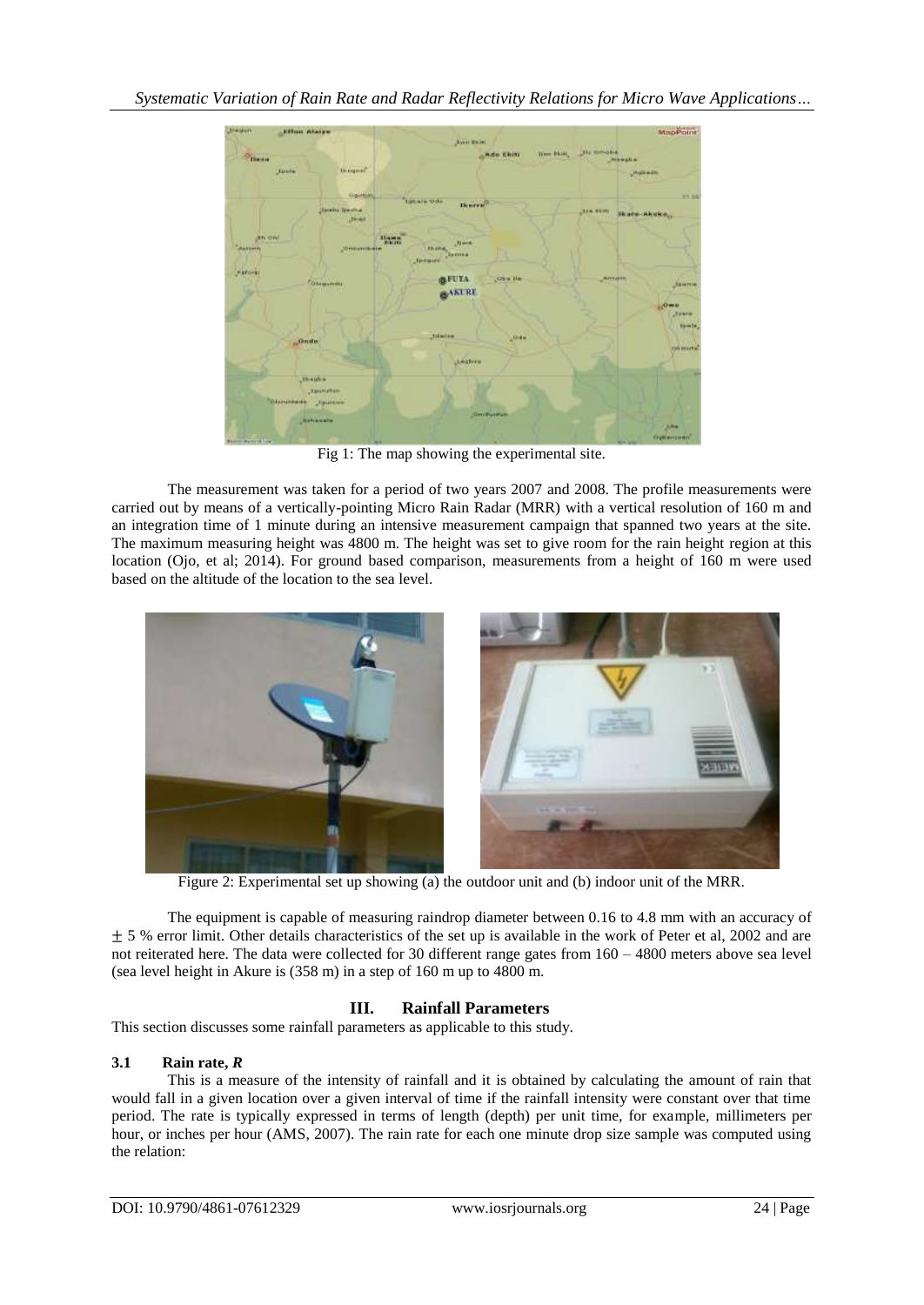$$
R = 6\pi \times 10^{-4} \times \int_{0}^{\infty} N(D)D^{3} V(D) dD
$$
 (1)

where R is the rain rate (mmhr<sup>-1</sup>), D is the rain drop diameter (mm), V (D) is the terminal velocity of the drop in  $(m/s)$ .

#### **3.2 Radar reflectivity, Z**

This is a measure of the efficiency of a radar target in intercepting and returning radio energy. The radar reflectivity of a meteorological target depends upon factors such as the number of hydrometeors per unit volume, the sizes of the hydrometeors, the physical state of the hydrometeors (ice or water), the shape or shapes of the individual elements of the group. It is usually expressed as:

$$
Z = \int_{0}^{\infty} N(D)D^6 dD
$$
 (2)

where N (D) dD is the number of density of rain drops with equivalent diameter D in the interval dD. Equation (2) reveals that the variations of Z-R are strongly dependent on DSD variations (Kumur et al, 2011). The reflectivity factor is related to rain rate based on power law form by (Marsall and Palmer (1948).

$$
Z = a R^b \tag{3}
$$

#### **IV. Result And Discussion**

Results observed in the analysis are presented in this section.

#### **4.1 Time series of Rain event.**

We have selected two rainy events to present the data obtained from the simultaneous measurement of the rain rate and radar reflectivity by the MRR over different heights. Figures 3 (a) and 3(b) present a recorded time series of rainfall rates for a short stratiform segment (approximately from 17:27 to 21:52 on the July 19, 2007) and from 16:06 to 17:41 on the July 21, 2008) higher intensity stratiform rain is presented at 160 m height. The variation of the stratiform segment is characterized by longer duration, lower and more stable intensity.

The first occurrence as presented in Figure 3 (a) shows a stratiform event with the presence of intense rain events from height 160 m. The rain events are characterized by an area-wide stratiform rain, with maximum rain rates of about 1.4mm h<sup>-1</sup>observed in the half way of the rain event  $(18:32 - 18:50 \text{ mins LT})$ . In Figure 3 (b), over the same height (160 m) the MRR displayed some typical widespread rainfall types with the peak of about 10 mmhr-1 at 16.50 hr LT.



Figure 3: Time series of rain event observed at 160 m height on the (a) July 19, 2007 and (b) July 21, 2008. Figures 4 (a) and (b) also display the time series rainy event based on the selected days at 4800 m height. A periodic pattern is observed which follows same trend as earlier discussed although with different peaks (low and high) rain rates occurring at different time of the day.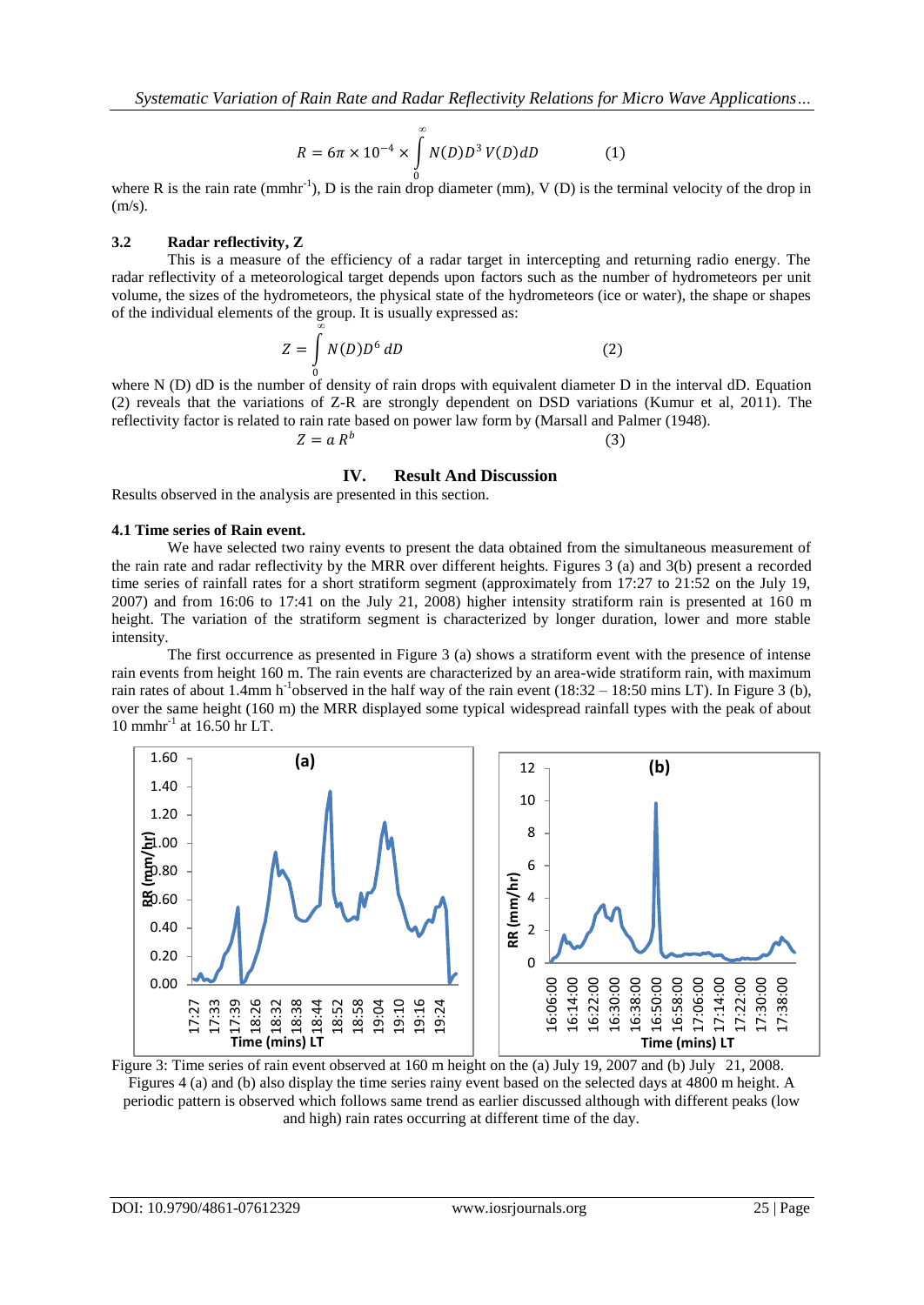

Figure 4: Time series of rain event observed at 4800 m height on the (a) July 19, 2007 and (b) July 21, 2008

For the rain event shown in Figures 5 (a) and (b), at 4160 m height the events are characterized by an area-wide convective rain, which later on is interspersed with high rain rate or moderate rain rate up to 38 mm h-<sup>1</sup>. For example in Figure 5 (a), the MRR recorded about  $34 - 40$  mm h<sup>-1</sup> of rainfall in about 6mins. Thereafter, it reaches the peak of about 40 mmhr<sup>-1</sup>in 6 mins at 17: 33 hr of the day. However at the same height on the  $21<sup>st</sup>$ July, 2008 (Figure 5b) the rain events was convective, the MRR recorded up to about 22 mm  $h^{-1}$  on the same day followed by stratiform rain type. This trend is also continuous over the remaining heights (although not shown here for the sake of paucity of space).

Figure 5: Time series of rain event observed at 4160 m height on the (a) July 19, 2007 and (b) July 21, 2008

## **4.2 Z –R Relation**

It is possible to derive the  $Z - R$  relationship through regression analysis. Such relationships generally follow power laws of the equation (3). All values of Z and R were considered in establishing the general equation for the period under review. The study also characterized the tropical DSD's during the transition from the stratiform to convective rain by deriving the best fit of Z-R relations for the rain rate retrieval in these stages. The derived Z-R relations are compared with those reported in literature (Fujiwara, 1985, Joss et al, 1970, Marshall and Palmer, 1984, Ajayi and Owolabi, 1984 to mention but few).

Figures 6 (a) and 6 (b present the Z-R relationship during the year 2007 and 2008 respectively for the stratiform rain type while Figures 7 (a) and 7 (b) are for the convective rain type. It is evident from the results



that *a* is smaller in value while *b* is increased for stratiform rain type whereas *a* value is larger and *b* value is decreased for convective rain type. These results are in agreement with those observed by Kumar et al. (2011) in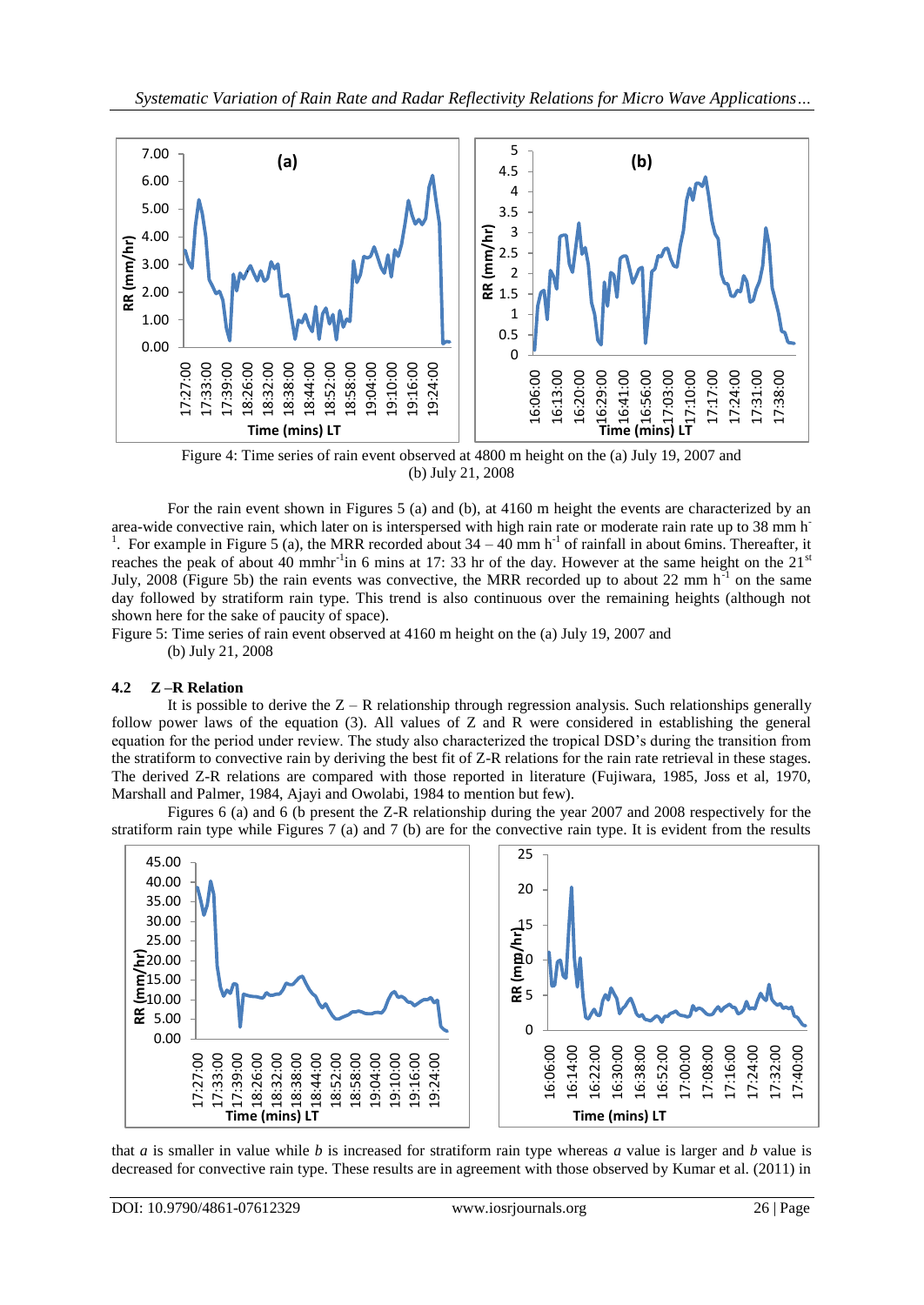another tropical region. Although, both Singapore and Nigeria belongs to a tropical region, the results obtained are not the same, which further proved the dynamical nature of rain rate in the two regions which automatically influenced the radar reflectivity factor. The results of the coefficient obtained at different heights considered are presented in Table 1. Table 2 also presents the comparison of the result obtained in this study with those earlier obtained by some other researchers. The present result does not totally deviates from the previous results. However it is evident that Z-R relations are not a fixed value for any typical region as a result of the dynamical nature of rain rate.



Figure.5: Z-R relation for stratiform rainfall at 160 - 4800 m heights for the year (a) 2007 and  $(b)$  2008.



Figure.6: Z-R relation for convective rainfall at 160 - 4800 m heights for the year (a) 2007 and  $(b)$  2008.

|  | <b>TABLE 1:</b> $Z - R$ comparison over each of the heights considered |
|--|------------------------------------------------------------------------|
|--|------------------------------------------------------------------------|

| $Z = aRb$ |               |             | $Z = aRb$   |               |             |             |
|-----------|---------------|-------------|-------------|---------------|-------------|-------------|
| HEIGH     | $YEAR = 2007$ |             | Correlation | $YEAR = 2008$ |             | Correlation |
| T(m)      |               |             | coefficient |               |             | coefficient |
|           | a             | $\mathbf b$ | $r^2$       | a             | $\mathbf b$ | $r^2$       |
| 160       | 761           | 0.50        | 0.65        | 220           | 1.66        | 0.82        |
| 320       | 139           | 0.18        | 0.73        | 237           | 1.68        | 0.84        |
| 640       | 171           | 0.66        | 0.60        | 209           | 0.69        | 0.78        |
| 800       | 168           | 0.60        | 0.76        | 226           | 1.86        | 0.81        |
| 1760      | 198           | 0.74        | 0.59        | 188           | 1.17        | 0.71        |
| 1920      | 189           | 1.44        | 0.70        | 208           | 1.45        | 0.92        |
| 2080      | 152           | 1.37        | 0.71        | 187           | 1.40        | 0.73        |
| 2240      | 192           | 1.28        | 0.68        | 154           | 0.13        | 0.79        |
| 2880      | 202           | 1.17        | 0.72        | 206           | 1.44        | 0.84        |
| 3040      | 197           | 1.01        | 0.70        | 199           | 1.32        | 0.76        |
| 3360      | 192           | 0.89        | 0.72        | 195           | 1.06        | 0.93        |
| 4000      | 198           | 1.06        | 0.74        | 180           | 0.65        | 0.77        |
| 4160      | 181           | 1.09        | 0.78        | 171           | 0.96        | 0.97        |
| 4320      | 160           | 1.34        | 0.73        | 150           | 0.83        | 0.86        |
|           |               |             |             |               |             |             |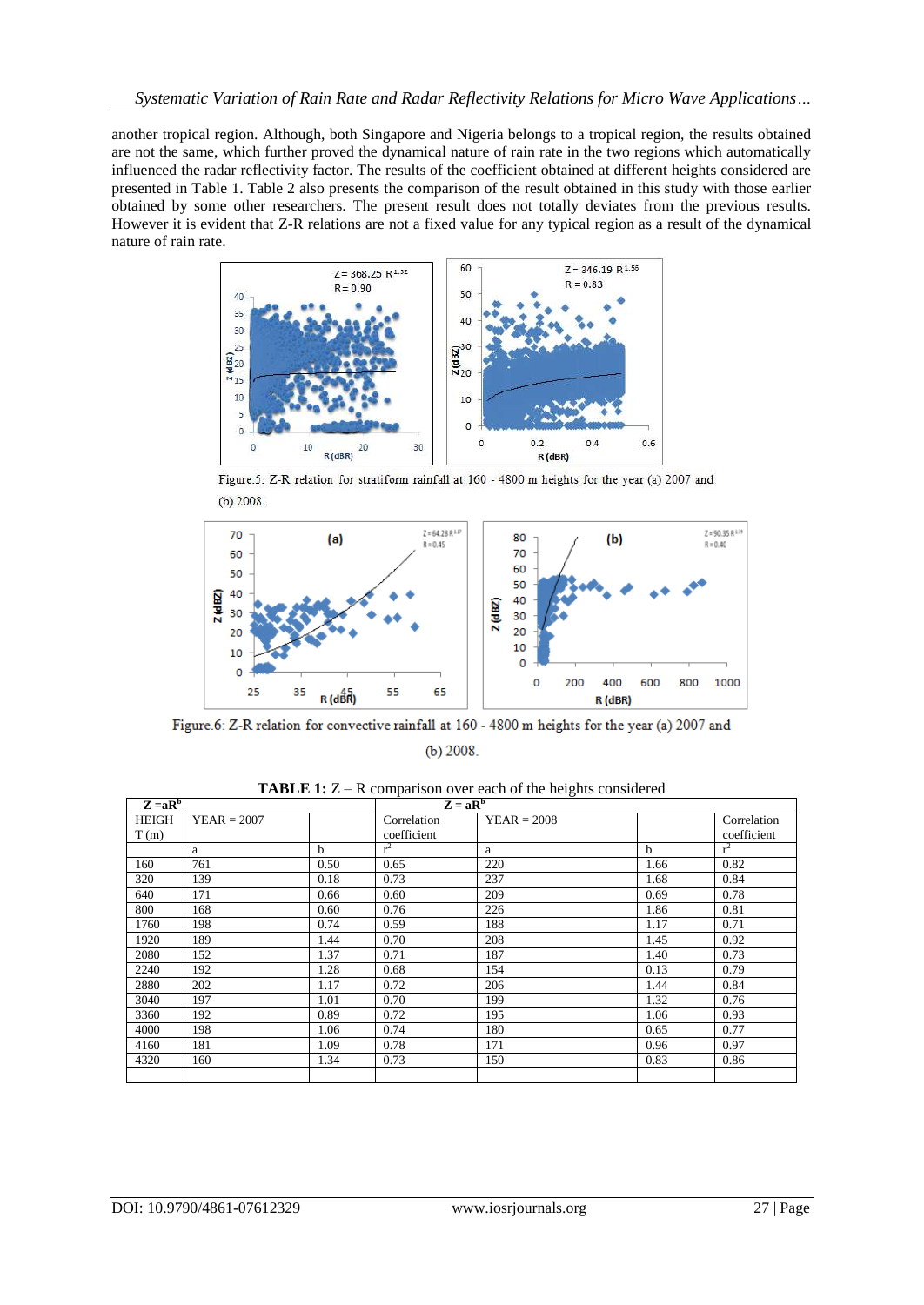| <b>Table 2. Comparison of Z-K Kelationship with neight at some locations</b> |                                                                     |                                 |                             |              |  |  |  |
|------------------------------------------------------------------------------|---------------------------------------------------------------------|---------------------------------|-----------------------------|--------------|--|--|--|
| Rain Type                                                                    | Source                                                              | Location                        | $Z-R$                       | $\mathbb{R}$ |  |  |  |
| <b>Stratiform Rain</b>                                                       | Fujiwara (1965)                                                     | Miami, USA                      | $Z = 250 R^{1.48}$          |              |  |  |  |
|                                                                              | Joss et al (1970)                                                   | Locarno - Monti                 | $Z = 220 R^{1.6}$           |              |  |  |  |
|                                                                              | <b>CCIR (1982)</b>                                                  |                                 | $Z = 400 R^{1.4}$           |              |  |  |  |
|                                                                              | Marshall and Palmer<br>(1984)                                       | Switzerland                     | $Z = 220 R^{1.6}$           |              |  |  |  |
|                                                                              | Owolabi<br>Ajayi<br>and<br>(1986)                                   | Ile-Ife, Nigeria                | $Z = 312 R^{1.35}$          |              |  |  |  |
|                                                                              | Fundacao et al (2004)                                               | Eastern Coast, Brazil           | $Z = 167.8 R^{1.26}$        |              |  |  |  |
|                                                                              | Present study (2007)<br>$(160 - 4800)$ m)                           | Akure, Nigeria                  | $Z = 368$ R <sup>1.52</sup> | 0.90         |  |  |  |
|                                                                              | $(160 \text{ m})$                                                   |                                 | $Z = 350 R^{1.52}$          | 0.65         |  |  |  |
|                                                                              | Present study (2008)<br>$(160-4800 \text{ m})$<br>$(160 \text{ m})$ | Akure, Nigeria                  | $Z = 346 R^{1.56}$          | 0.83         |  |  |  |
|                                                                              |                                                                     |                                 | $Z = 325 R^{1.66}$          | 0.62         |  |  |  |
| Convective Rain                                                              | Jones (1956)                                                        | Illinois, USA                   | $Z = 500 R^{1.5}$           |              |  |  |  |
|                                                                              | Fujiwara (1965)                                                     | Miami, USA                      | $Z = 450 R^{1.37}$          |              |  |  |  |
|                                                                              | Diem (1966)                                                         | Entebbe, Uganda Lwiro,<br>Congo | $Z = 278 R^{1.3}$           |              |  |  |  |
|                                                                              | Joss et al (1970)                                                   | Locarno - Monti, Austria        | $Z = 500 R^{1.5}$           |              |  |  |  |
|                                                                              | Sekhon and Srivastava<br>(1971)                                     | Cambridge, USA                  | $Z = 300 R^{1.35}$          |              |  |  |  |
|                                                                              | Ajayi and Owolabi<br>(1986)                                         | Ile-Ife, Nigeria                | $Z = 524 R^{1.27}$          |              |  |  |  |
|                                                                              | Present study (2008)<br>$(160-4800 \text{ m})$<br>(160m)            | Akure, Nigeria                  | $Z = 568$ R <sup>1.32</sup> | 0.76         |  |  |  |
|                                                                              |                                                                     |                                 | $Z = 420 R^{1.27}$          | 0.62         |  |  |  |
|                                                                              | Present study (2006)<br>$(160-4800 \text{ m})$<br>$(160 \text{ m})$ | Akure, Nigeria                  | $Z = 570 R^{1.37}$          | 0.82         |  |  |  |
|                                                                              |                                                                     |                                 | $Z = 476 R^{1.34}$          | 0.65         |  |  |  |

Z is in  $\overline{mm}^6$   $\overline{m}^3$  and R in mm h<sup>-1</sup>; r is the coefficient of correlation

### **V. Conclusion**

In this report, we have presented the analysis Z-R relationship and their effects on radio wave propagation over Akure. The MRR data from 160 m to 4800 m height with a resolution of 160 m over two years have been used. The result of the time series of the two rain events over all the heights considered in this work shows that at heights below 3000 m, the rain events were characterized by stratiform rainfall types; however, at heights greater than 3000 m, the rain events were convective followed by stratiform rain at about 4800 m height above sea level.

Also, the result of the vertical profile of reflectivity of rainfall (Z - R ) shows that the pre- factor takes values in the range 139 to 761 and the exponents ranged between 0.18 to 1.68, with correlation coefficients between 0.59 and 0.93. This relation shows that the  $Z - R$  relationships derived over each of the heights, were found to be very diverse and good correlation was obtained for the experimented result.

#### **References**

- [1]. AMS Glossary (2009): Glossary of meteorology,  $2<sup>nd</sup>$  edition. Allen, American Meteorological Society, Boston, MA, USA. [2]. Ajavi G.O and E.B.C. Of oche, "Some tropical rainfall rate characteristics at Ile Ife
- [2]. Ajayi G.O and E.B.C. Ofoche, "Some tropical rainfall rate characteristics at Ile –Ife for Microwave and Millimetre wave application, "J. of climate and applied meteor., Vol.23, pp 562 – 507.
- [3]. Ajayi, G. O. and I. E. Owolabi (1987): Rainfall parameters from disdrometer dropsize measurements at a tropical station, Ann. Telecomm., 42(1-2), 3-12.
- [4]. Freeman, R. L. (2007): Radio System Design for Telecommunication, 3<sup>rd</sup> edition, A Wiley Interscience Publication, John Wiley & Sons Inc.
- [5]. Fujiwara, M., (1965): "Raindrop-size distribution from individual storms," J. Atmos. Sci., Vol. 22, 585-591.
- Marshall J.S., and W.M. Palmer (1948): "The distribution of rain drops with size," Journal of Meteorology, Vol. 5, 165 166.
- [7]. Moupfouma, F., Martin, L. (1995): "Modelling of the rainfall rate cumulative distribution for the design of satellite and terrestrial communication systems," Int. J. of Satellite Comm., Vol. 13, No. 2, 105-115.
- [8]. Jameson, A. R., Kostinski, A.B. (2001): "What is a raindrop size distribution?" Bulletin of the American Meteorological Society, Vol. 82, 1169-1177.
- [9]. Joss, J., Thams, J.C and Waldvogel, A (1968): The variation of raindrop size distributions at Lorcano, Switzerland. Proc. Int. Conf. on cloud physics, Toronto, Canada. pp 369-373.
- [10]. Kumar. L. S., Y. H. Lee, J. X. Yeo, and J. T. Ong, (2011): "Tropical rain classification and estimation of rain from z-r (reflectivityrain rate) relationships," Progress In Electromagnetics Research B, Vol. 32, 107-127.